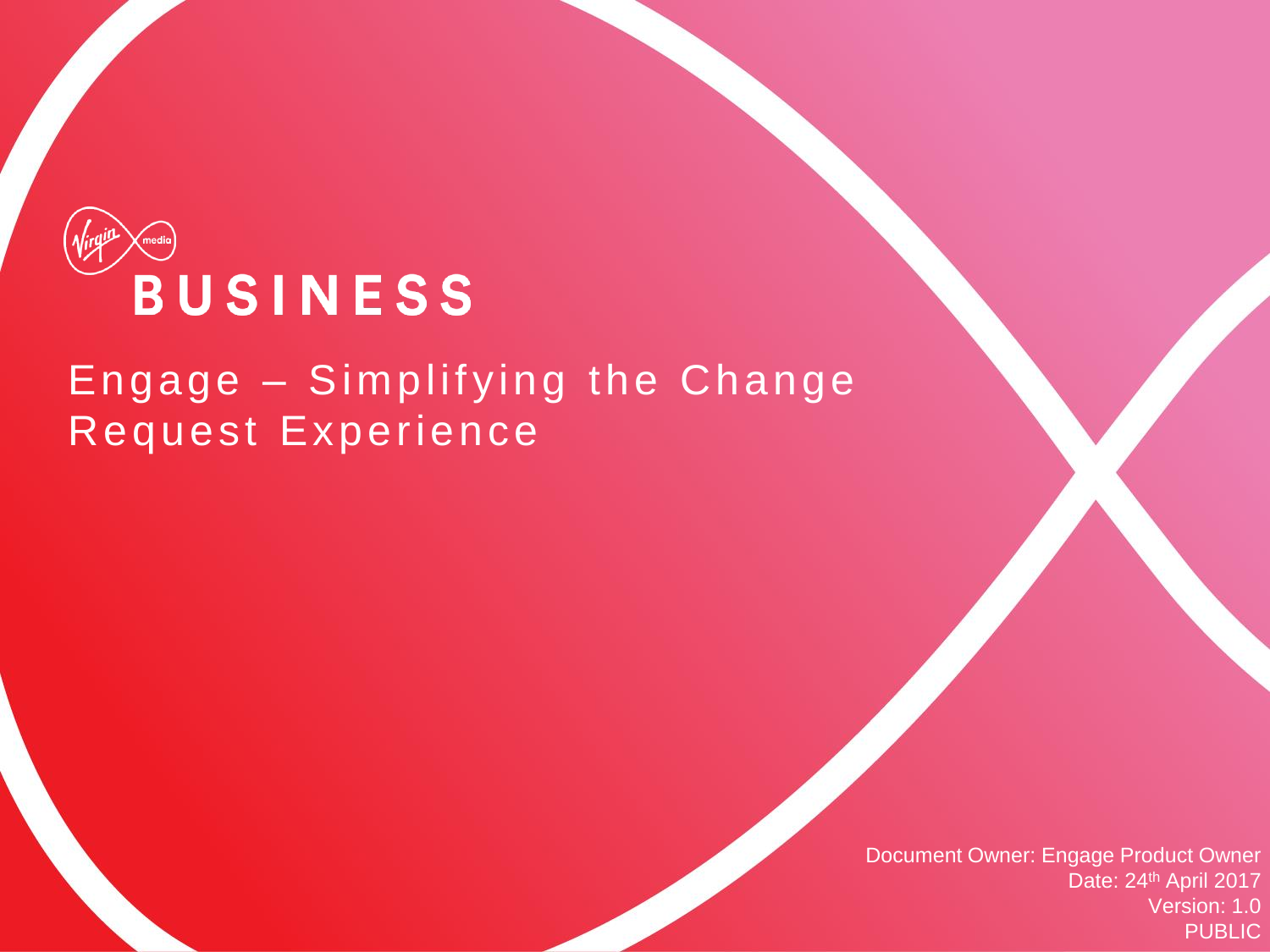### **Getting Started**



#### **Change Request**

#### **Change Request**

#### What change do you require?

Here you can configure and submit a range of request changes to manage your sites networks. It is possible to add new services to sites, or remove those that are no longer required. Existing services can also be modified.

- Select the request area from below or directly select the change
- ▶ Does it need to be added or removed
- The choose product it needs to be applied to
- If required set the configuration details
- Add any additional helpful notes for us
- ▶ Let us know who to notify, and set the request date & time
- Review and submit or save for a later date

Once submitted you will be notified that the request is open and pending, requests have a 10 working day lead time from submission. Changes can outside of office hours or late hours for minimum disruption to services, however this will incur extra charges than if undertaken in office hours.

| Submitted and saved requests |  |  |
|------------------------------|--|--|
|                              |  |  |
|                              |  |  |

| <b>Routing Changes &amp; LAN Features</b>                          |                                                                                                                             |  |
|--------------------------------------------------------------------|-----------------------------------------------------------------------------------------------------------------------------|--|
| Edit the Local Area Network ports<br>for sites and their features. | • LAN Port Configuration<br>• DHCP Pool Configuration<br>• DHCP Helper Configuration<br>• Access Control List Configuration |  |
|                                                                    |                                                                                                                             |  |
| <b>Monitoring</b>                                                  |                                                                                                                             |  |
| Add or remove the Network & IP<br>Traffic configuration tools.     | • Netflow Configuration<br>• SNMP Configuration                                                                             |  |

We've added a new option called Change Request to the Engage portal.

You'll be able to action the following types of change requests for **IPVPN** and **MIA** products:

**Routing Changes & LAN Features** - edit the Local Area Network ports for sites and features.

- LAN (Local Area Network) Port **Configuration**
- ACL (Access Control List) Modification
- DHCP (Dynamic Host Control Protocol) Helper Modification
- DHCP Pool Modification.

**Monitoring** - add or remove the Network & IP (Internet Protocol) Traffic configuration tools.

- Add/Remove Netflow
- Add/Remove SNMP (Simple Network Management Protocol).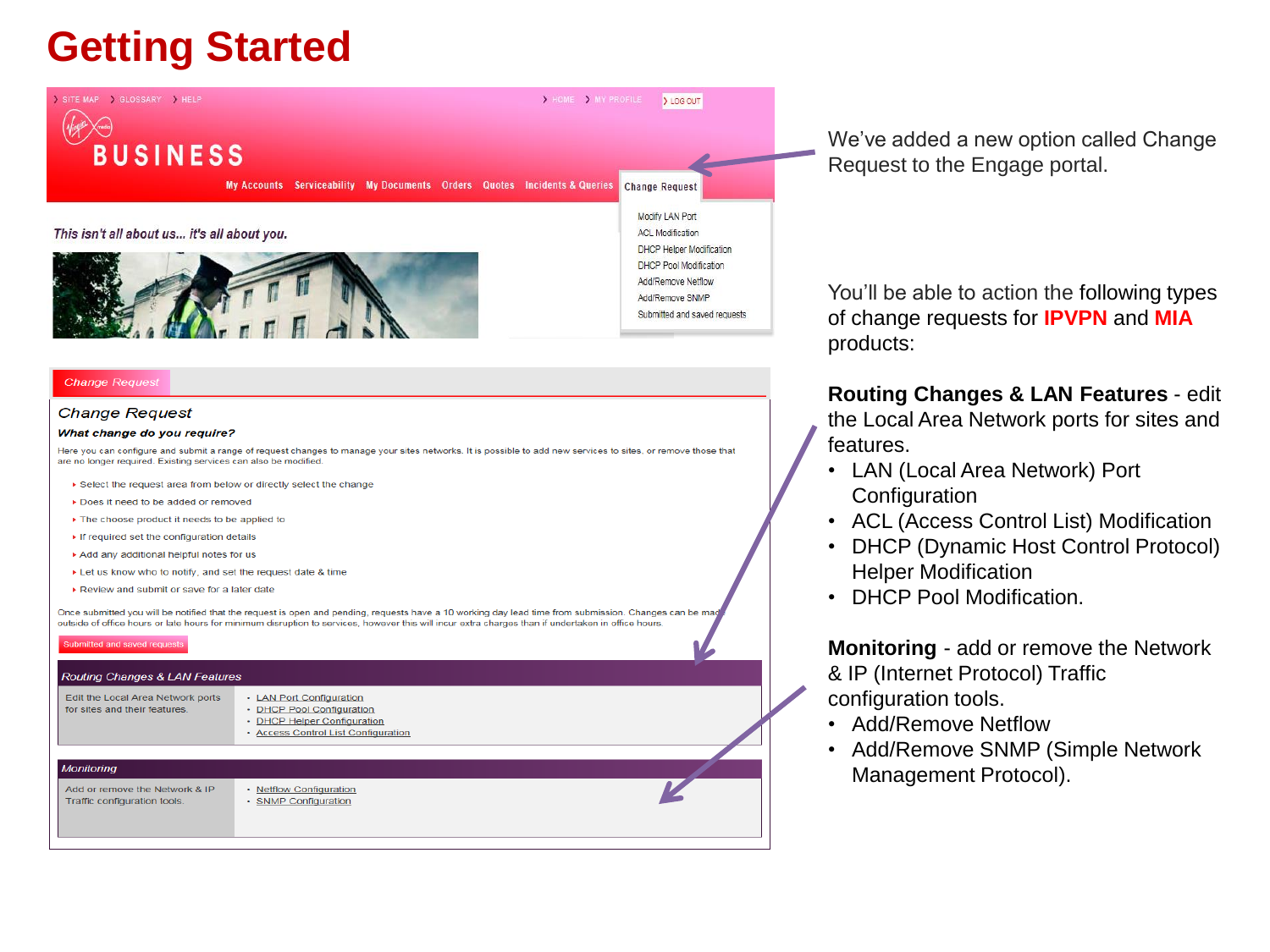#### **Routing Changes & LAN (Local Area Network) Features**

There are 4 types of routing and LAN feature changes:

- LAN (Local Area Network) Port Configuration
- ACL (Access Control List) Modification
- DHCP (Dynamic Host Control Protocol) Helper Modification
- DHCP Pool Modification.

# **LAN (Local Area Network) Port Configuration**

| <b>El LAN Port</b><br>2 Site Selection<br>4 Customer Details<br>5 Supporting Notes 6 Order Review<br>3 Configuration                                                                                                                                                                                                                                                   | <b>MILAN Port</b><br><b>2</b> Site Selection<br>3 Configuration<br>4 Customer Details<br>5 Supporting Notes<br>6 Order Review                                                                                              |
|------------------------------------------------------------------------------------------------------------------------------------------------------------------------------------------------------------------------------------------------------------------------------------------------------------------------------------------------------------------------|----------------------------------------------------------------------------------------------------------------------------------------------------------------------------------------------------------------------------|
| Product <sup>3</sup><br>$\bigcirc$ MIA<br>$\bigcirc$ IPVPN                                                                                                                                                                                                                                                                                                             | Product *<br>$O$ MIA<br>$\odot$ IPVPN                                                                                                                                                                                      |
| <b>Choose sites</b><br>Find & select sites from below or add manually                                                                                                                                                                                                                                                                                                  | <b>Choose sites</b><br>Find & select sites from below or add manually                                                                                                                                                      |
| Show All Stored Sites<br>search<br><b>Clear</b><br>Search<br>lease selec<br>Postcode<br>Add * for wildcard G<br><b>CAL Ref</b>                                                                                                                                                                                                                                         | <b>Show All Stored Sites</b><br>$\overline{\mathbf{v}}$<br>Please select<br>search<br>Clear<br>Search<br>Add * for wildcard                                                                                                |
| Hostname<br><b>LAN Network IP</b><br><b>CAL</b><br><b>Circuit</b><br><b>LAN</b><br>Bearer<br><b>Site Name</b><br><b>Hostname</b><br><b>Model</b><br><b>Reference</b><br><b>Network IP</b><br><b>Randwir</b><br><b>Bandwid</b><br>Flag                                                                                                                                  | Show $10$ $\triangleright$ entries<br>Filter:<br>LAN<br>CAL<br><b>Circuit</b><br><b>Bearer</b><br><b>Hostname</b>                                                                                                          |
| No data available in table<br><b>Select All Sites</b><br><b>Deselect All Sites</b>                                                                                                                                                                                                                                                                                     | <b>Model</b><br><b>Postcode</b><br><b>Site Name</b><br>Reference<br>Bandwic<br><b>Bandwid</b><br><b>Network IP</b><br>Flag<br><b>TSET</b><br>CF1 7WW<br><b>TEST ACCOUNT</b><br><b>TEST</b>                                 |
| Max 0 sites selectable.                                                                                                                                                                                                                                                                                                                                                | <b>TEST</b><br>CF17WW<br><b>TEST ACCOUNT</b><br><b>TEST</b><br><b>TEST</b><br><b>TEST1244</b><br>CF17WW<br><b>TEST ACCOUNT</b>                                                                                             |
| <b>Choose Selected Sites</b>                                                                                                                                                                                                                                                                                                                                           | Showing 1 to 10 of 44 entries<br>2 rows selected<br><b>Select All Sites</b><br><b>Deselect All Sites</b><br>Max 50 sites selectable<br>5 Next<br><b>First</b><br>$\mathbf{B}$<br>$\blacksquare$<br>Last<br><b>Previous</b> |
| Site not found? Manually Add Site - Hide                                                                                                                                                                                                                                                                                                                               | Choose Selected Site<br>You can modify LAN ports for both MIA and IPVPN products.                                                                                                                                          |
| Please make sure site details you enter are accurate. If we're unable to find any site(s), we will not be able to apply this change to those site(s).<br>Circuit<br>LAN<br><b>CAL</b><br>Bearer<br>Management                                                                                                                                                          |                                                                                                                                                                                                                            |
| Postcode<br>Site Name<br>Hostname<br>Model<br>Reference<br>Bandwidth<br>Bandwidth<br>Network IP<br>Flag<br>192.11.123.9<br><b>Test</b><br><b>CAL1234</b><br>100mb<br>1Gb<br><b>B28 8SE</b><br>Host<br>Model<br><b>Mgmt</b>                                                                                                                                             | Use the <b>Search</b> feature to find and <b>Select</b> the sites for which<br>you wish to configure changes.<br>Update                                                                                                    |
| <b>Selected Sites</b><br><b>CAL</b><br><b>Circuit</b><br>LAN<br><b>Bearer</b><br><b>Mana</b><br>ment<br><b>Site Name</b><br><b>Model</b><br><b>Postcode</b><br><b>Hostname</b><br>Reference<br><b>Bandwidth</b><br><b>Bandwidth</b><br>Flag<br><b>Network IP</b><br>192.11.123.98<br><b>CAL1234</b><br>100mb<br>Model<br><b>B28 8SE</b><br>Test<br>1Gb<br>Host<br>Mgmt | Adu.<br>If your sites are not showing, you can manually enter them.<br>面                                                                                                                                                   |
| Exit<br>Previous<br><b>Save</b>                                                                                                                                                                                                                                                                                                                                        |                                                                                                                                                                                                                            |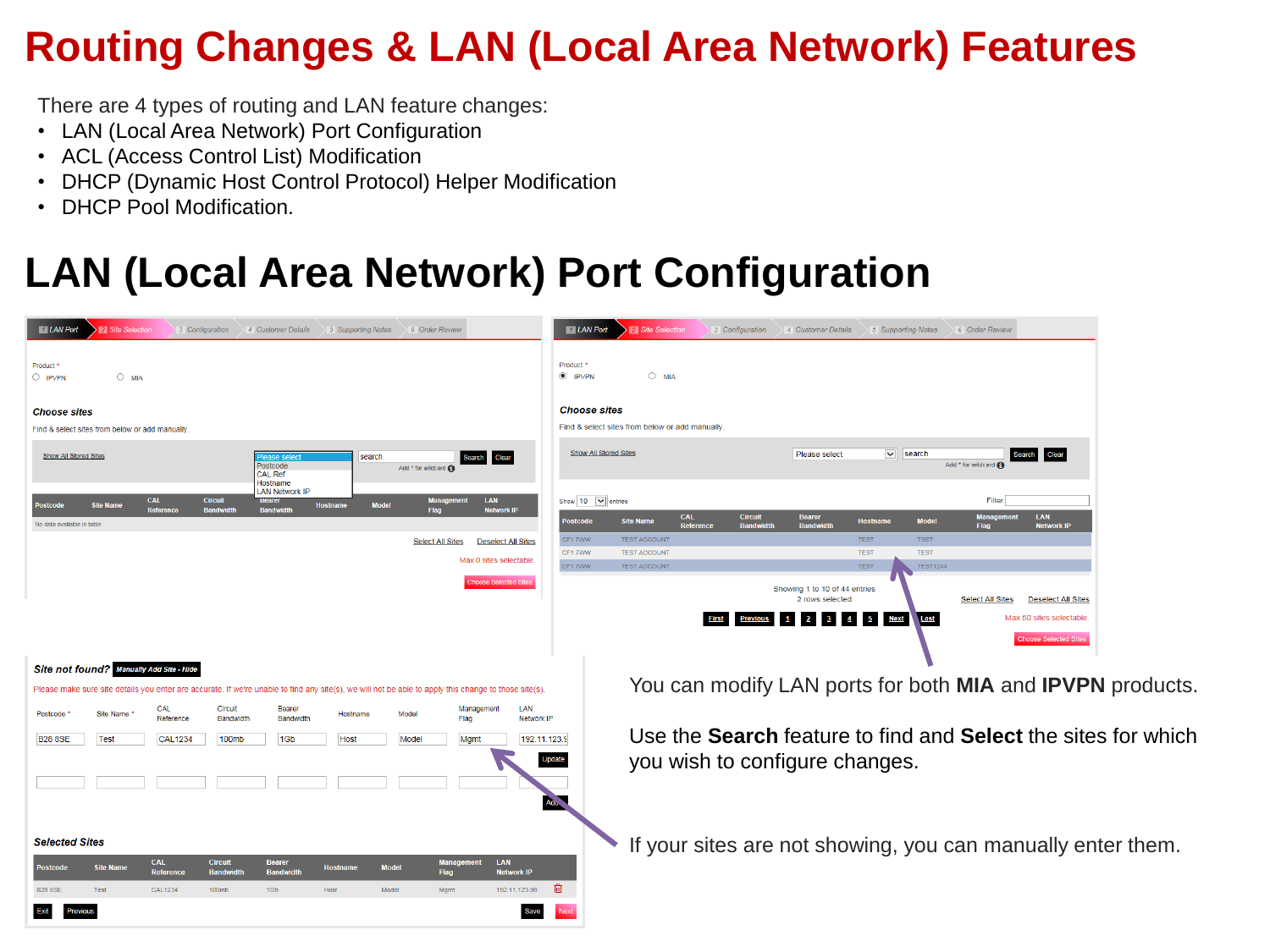### **LAN (Local Area Network) Port Configuration (Cont'd…)**

| <b>1</b> LAN Port      | 2 Site Selection              |                                                             | <b>3</b> Configuration                                                                                  |                                   | 4 Customer Details | 5 Supporting Notes |                                                              | 6 Order Review           |                                |
|------------------------|-------------------------------|-------------------------------------------------------------|---------------------------------------------------------------------------------------------------------|-----------------------------------|--------------------|--------------------|--------------------------------------------------------------|--------------------------|--------------------------------|
| <b>Configure Sites</b> |                               |                                                             |                                                                                                         |                                   |                    |                    |                                                              |                          |                                |
|                        | Choose sites to configure     |                                                             |                                                                                                         |                                   |                    |                    |                                                              |                          |                                |
| Product: IPVPN         |                               |                                                             |                                                                                                         |                                   |                    |                    |                                                              |                          |                                |
|                        |                               | Select site from table below, then apply it's configuration |                                                                                                         |                                   |                    |                    |                                                              |                          |                                |
| <b>Postcode</b>        | <b>Site Name</b>              | <b>CAL</b><br><b>Reference</b>                              | <b>Circuit</b><br><b>Bandwidth</b>                                                                      | <b>Bearer</b><br><b>Bandwidth</b> | <b>Hostname</b>    | <b>Model</b>       | <b>Management</b><br><b>Flag</b>                             | LAN<br><b>Network IP</b> | Collaguration<br><b>status</b> |
| CF17WW                 | <b>TEST</b><br><b>ACCOUNT</b> |                                                             |                                                                                                         |                                   | <b>TEST</b>        | <b>TEST</b>        |                                                              |                          |                                |
|                        | Search & add/remove/sites     |                                                             |                                                                                                         |                                   |                    |                    |                                                              |                          |                                |
| Apply configuration    |                               |                                                             |                                                                                                         |                                   |                    |                    |                                                              |                          |                                |
| О<br>Add               | О                             | Modify                                                      | O<br>Remove                                                                                             |                                   |                    |                    |                                                              |                          |                                |
| Port Type *            |                               | Please select                                               | $\blacktriangledown$                                                                                    |                                   |                    |                    |                                                              |                          |                                |
| Interface description  |                               |                                                             | Max 32 characters                                                                                       |                                   |                    |                    |                                                              |                          |                                |
| VLAN ID <sup>*</sup>   |                               |                                                             |                                                                                                         |                                   |                    |                    |                                                              |                          |                                |
| <b>LAN Features</b>    |                               |                                                             |                                                                                                         |                                   |                    |                    |                                                              |                          |                                |
|                        |                               |                                                             | The following LAN features can be added, removed or modified or leave unselected if no changes required |                                   |                    |                    |                                                              |                          |                                |
| □<br><b>HSRP</b>       | п                             | <b>DHCP Helper</b>                                          | $\Box$ DHCP Pool                                                                                        |                                   | $\Box$ ACL         |                    |                                                              |                          |                                |
|                        |                               |                                                             |                                                                                                         |                                   |                    |                    | This will clear the form but maintain your site(s) selection | <b>Reset form</b>        | <b>Apply Configuration</b>     |
|                        | <b>Previous</b>               |                                                             |                                                                                                         |                                   |                    |                    |                                                              |                          | <b>Next</b>                    |

Once you have selected your sites(s) you have the option to add/modify/remove configurations for each of your chosen site(s).

You can also amend LAN features for each site(s).

The following feature changes can be requested:

- HSRP
- DHCP Helper **(IPVPN Only)**
- DHCP Pool **(IPVPN Only)**
- ACL **(IPVPN Only).**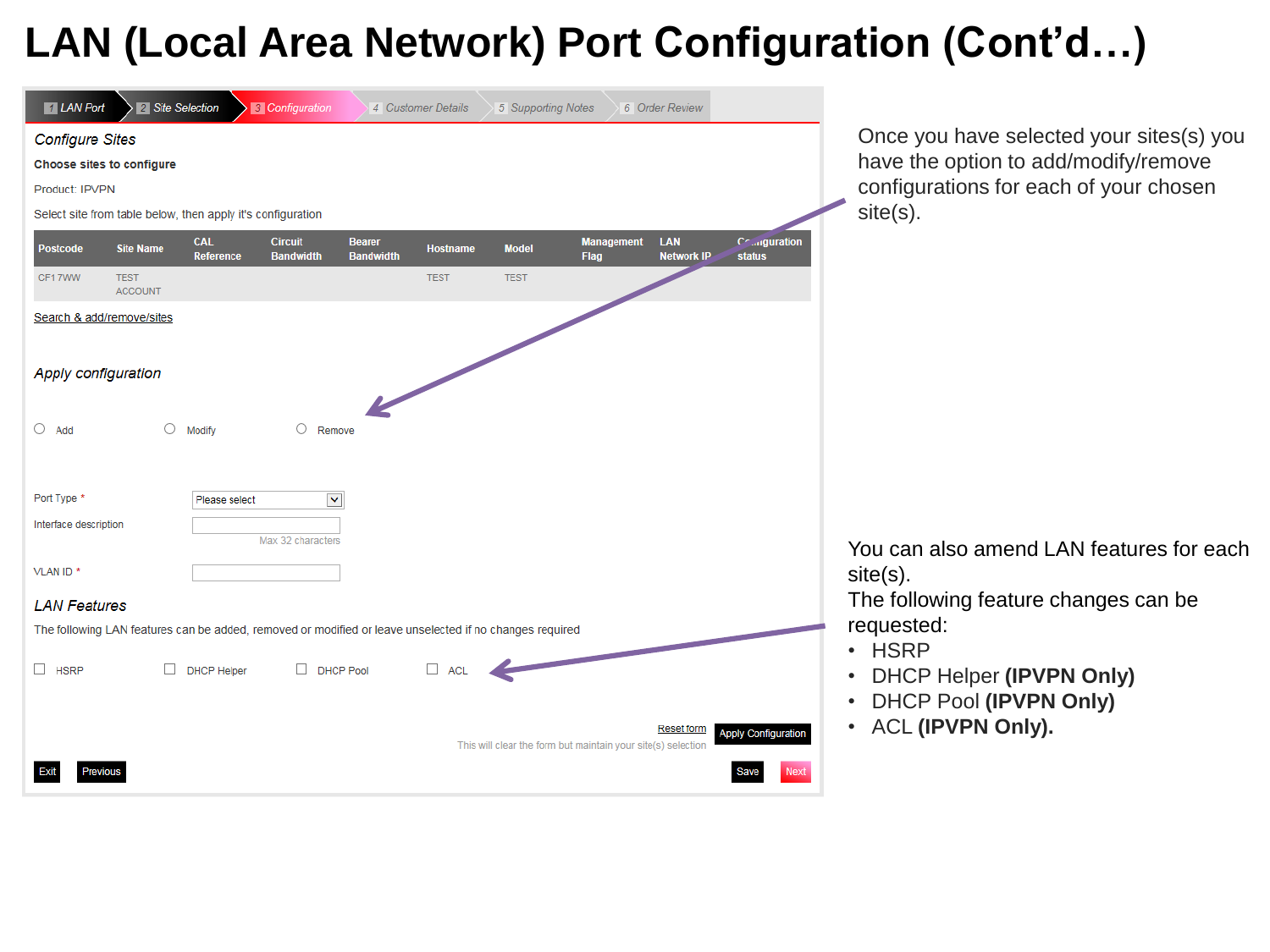### **LAN (Local Area Network) Port Configuration (Cont'd…)**

| <b>Technical Contact</b>                                                                                                                                                                                |                                                                                                                                                                                                                                                                                                                                                                                                                                                                                                       | <b>Pre-change Notification Contact</b>                                                                                                                                                                                                                                                                           |
|---------------------------------------------------------------------------------------------------------------------------------------------------------------------------------------------------------|-------------------------------------------------------------------------------------------------------------------------------------------------------------------------------------------------------------------------------------------------------------------------------------------------------------------------------------------------------------------------------------------------------------------------------------------------------------------------------------------------------|------------------------------------------------------------------------------------------------------------------------------------------------------------------------------------------------------------------------------------------------------------------------------------------------------------------|
| You must provide at least 1 technical contact & max of 3.                                                                                                                                               |                                                                                                                                                                                                                                                                                                                                                                                                                                                                                                       | You must provide at least 1 pre-change contact & max of 3.                                                                                                                                                                                                                                                       |
| First Name<br>Last Name<br>Email *<br>Contact Tel<br>Mobile<br>dd Another Contact +                                                                                                                     |                                                                                                                                                                                                                                                                                                                                                                                                                                                                                                       | First Name '<br>Last Name<br>Email<br><b>Contact Tel</b><br>Mobile<br>Add Another Contact +                                                                                                                                                                                                                      |
| <b>Testing Notification Contact</b><br>You must provide at least 1 Testing contact & max of 3.<br>First Name *<br>Last Name *<br>Email *<br>Contact Tel <sup>,</sup><br>Mobile<br>Add Another Contact + |                                                                                                                                                                                                                                                                                                                                                                                                                                                                                                       | In addition to company details and billing contact<br>information you will need to provide:<br><b>Technical Contact details</b><br>Pre-Change Notification Contact details<br><b>Testing Notification details.</b><br>You must provide at least one entry for each of these<br>contacts, and a maximum of three. |
| <b>Schedule</b><br>Request Date *<br>dd/mm/yyyy<br>Preferred Start Time *<br>Please select<br><b>Late Night Hours</b><br><b>Out of Hours</b><br>In Hours                                                | A minimum of 10+ working days lead time applies from submission date<br>$\blacktriangledown$<br>- between midnight to 7:00 AM, change request charged at £750.00 per site<br>- between 5:30 PM to midnight and 7:00 AM to 9:00 AM on weekdays or any time<br>(excluding midnight to 7:00 AM) during weekends or public holidays, change request<br>charged at £750.00 per site.<br>- between 9:00 AM to 5:30 PM on weekdays (excluding bank holidays), change<br>request charged at £500.00 per site. | You'll need to select the date you wish your<br>changes to take effect.<br>Please note changes must be scheduled at<br>least 10 working days in advance of the<br>date required.<br>You'll also need to select the preferred start<br>time for your change:<br>• Late Night Hours<br>• Out of Hours              |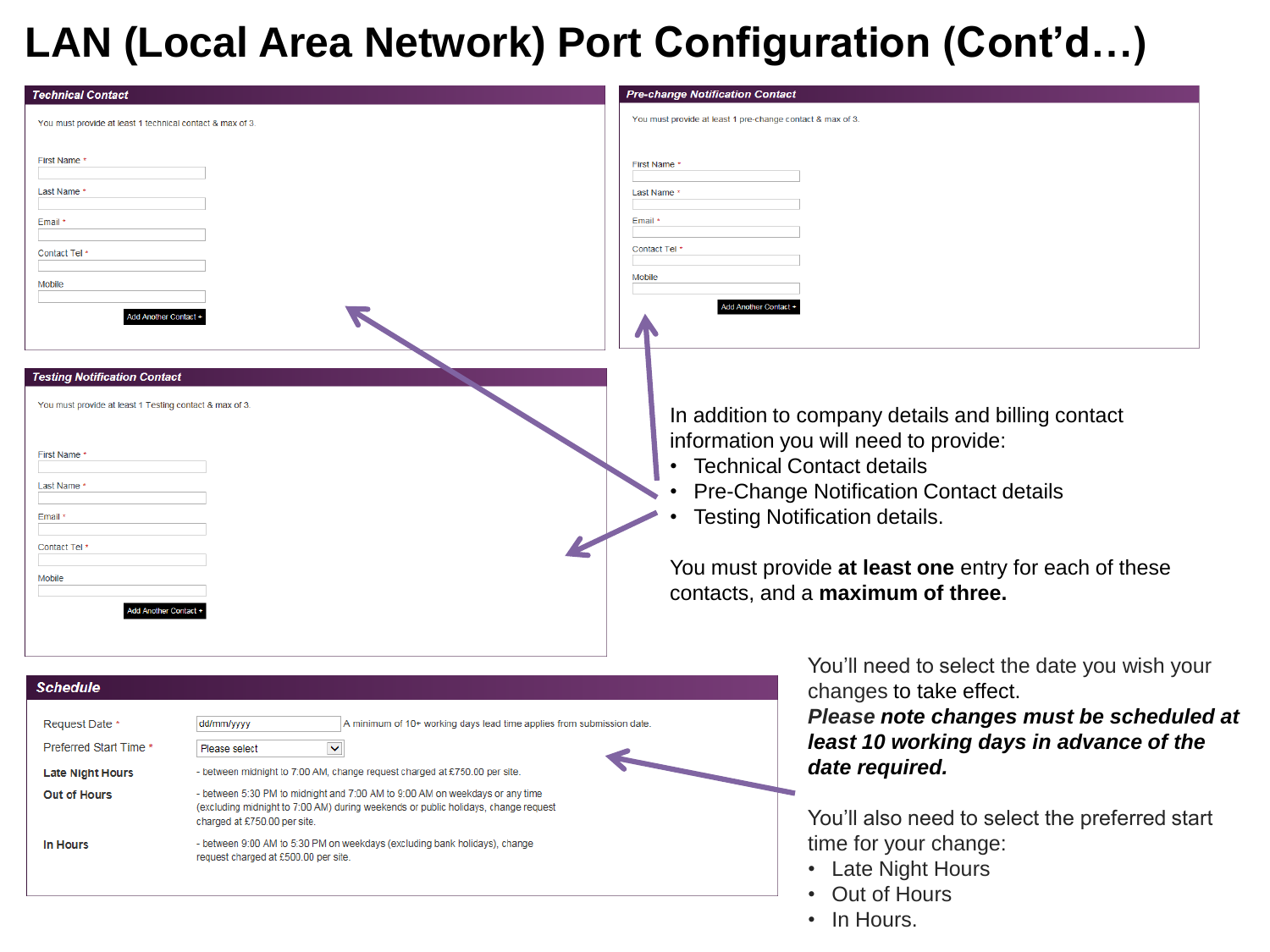# **Routing Changes & LAN Features**

The remaining routing and LAN feature changes are only applicable for **IPVPN** products:

- ACL (Access Control List) Modification
- DHCP (Dynamic Host Control Protocol) Helper **Modification**
- DHCP Pool Modification

DHCP Pool Configuration

.

For each change type selected, you'll need to:

Min 1 & Max of 4

- **Select your sites**
- **Configure each site**
- **Enter contact details**

| <b>DHCP Pool</b>                                  |                                                   |                | <b>ACL Modification</b>               |               |                     |      |
|---------------------------------------------------|---------------------------------------------------|----------------|---------------------------------------|---------------|---------------------|------|
| Network Range & Subnet Mask<br>Exclude IP/Range * | $\blacktriangledown$<br>IP Host                   |                | <b>ACL</b>                            |               |                     |      |
| <b>IP Address 1</b>                               | 123.45.111.222                                    |                | <b>ACL Mode</b>                       | $\odot$ Basic | $\circ$<br>Advanced |      |
| IP Address 2                                      | Min of 1 & Max of 2 IP Addresses                  |                | Action *                              | $\odot$ Deny  | O Permit            |      |
|                                                   |                                                   |                | Transport Values *                    | $O$ TCP       | $O$ UDP             |      |
| DHCP Option Number *                              | 1234<br>123456<br>+ Add Another<br>$\pmb{\times}$ |                |                                       | $\circ$ ip    | $O$ ICMP            |      |
|                                                   | Min 1 pair & Max of 255 pairs                     |                | Source IP Range *                     | 123.11.122.23 | 111.08.111.09       | 1000 |
| Domain name *                                     | test.test.co.uk                                   |                | Destination IP Range *                | 112.21.112.21 | 111.22.111.22       | 1234 |
| DNS Servers *                                     | 111.11.111.111                                    |                |                                       |               |                     |      |
|                                                   |                                                   |                | <b>DHCP Pool Helper Configuration</b> |               |                     |      |
|                                                   | Min 1 & Max of 4                                  |                |                                       |               |                     |      |
|                                                   |                                                   |                | <b>DHCP Helper</b>                    |               |                     |      |
| Default Gateway *                                 | test.co.uk                                        | DHCP Helpers * |                                       | 119.10.123.45 |                     |      |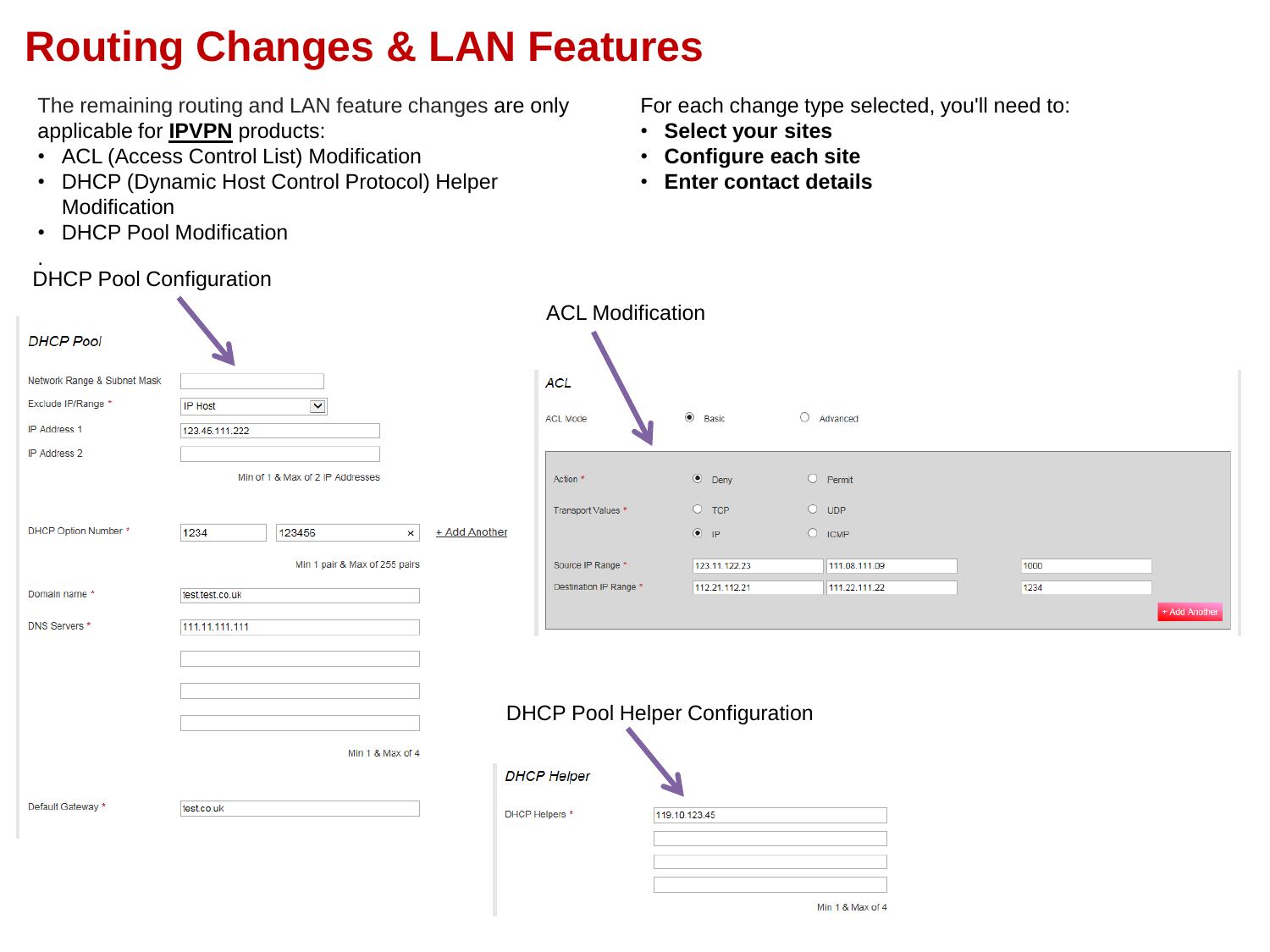# **Monitoring**

There are 2 types of monitoring changes where you can add or remove the Network & IP (Internet Protocol) Traffic configuration tools:

- Add/Remove Netflow
- Add/Remove SNMP (Simple Network Management Protocol).

### **Add/Remove Network & IP Traffic Configs**

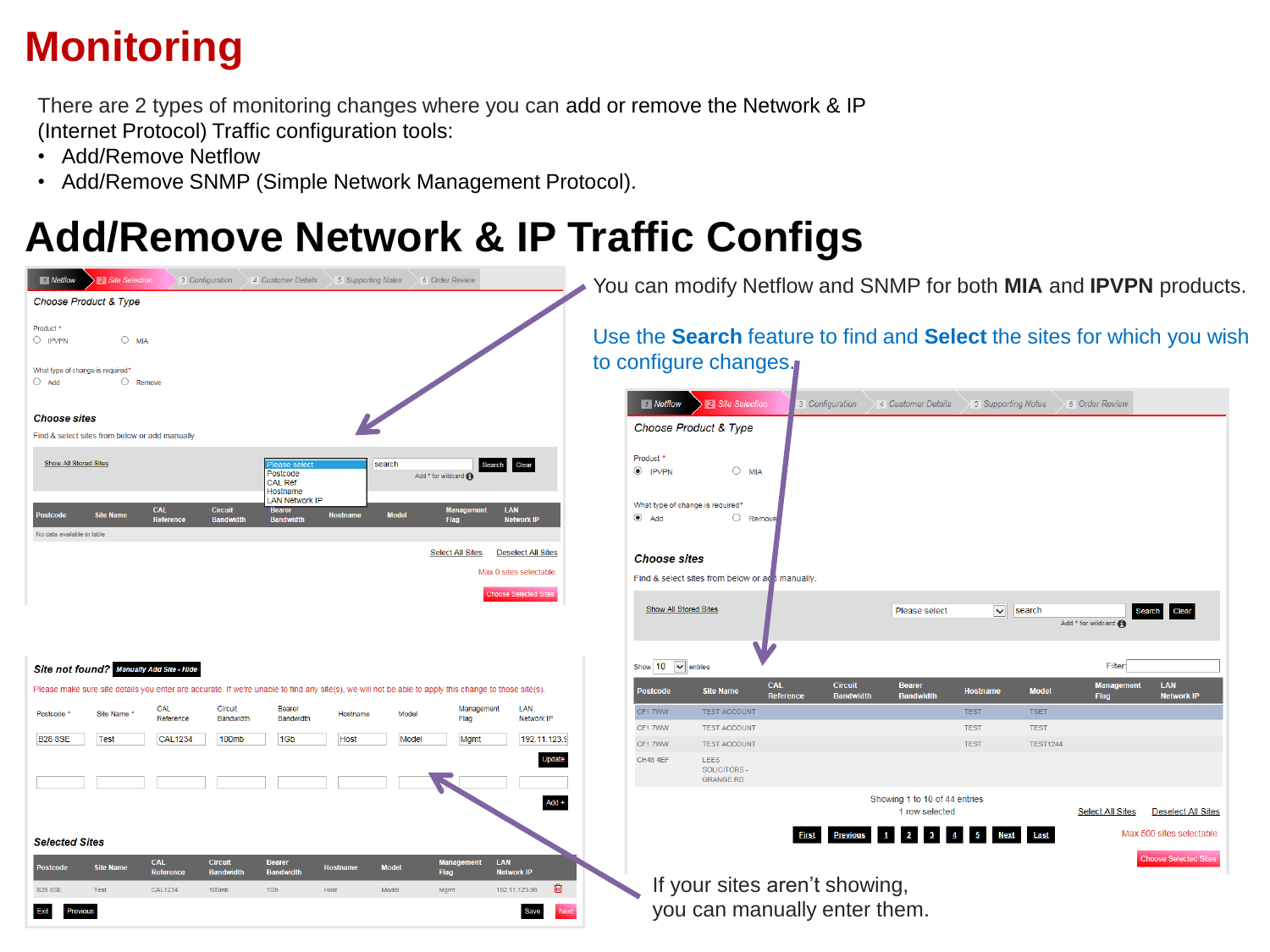### **Add/Remove Network & IP Traffic Configs (Cont'd…)**

| 1 Netflow                   | 2 Site Selection<br>3 Configuratio                                                  |                                  | 4 Customer Details              | 5 Supporting Notes |                 | 6 Order Review     |                          |                   | <b>1</b> SNMP              | 2 Site Selection                           |            | <b>B</b> Configurat | 4 Customer Details                                                                                             | 5 Supporting Notes         |                            | 6 Order Review |                                            |
|-----------------------------|-------------------------------------------------------------------------------------|----------------------------------|---------------------------------|--------------------|-----------------|--------------------|--------------------------|-------------------|----------------------------|--------------------------------------------|------------|---------------------|----------------------------------------------------------------------------------------------------------------|----------------------------|----------------------------|----------------|--------------------------------------------|
| <b>Configure Sites</b>      |                                                                                     |                                  |                                 |                    |                 |                    |                          |                   | <b>Configure Sites</b>     |                                            |            |                     |                                                                                                                |                            |                            |                |                                            |
| <b>Selected Sites</b>       |                                                                                     |                                  |                                 |                    |                 |                    |                          |                   | <b>Selected Sites</b>      |                                            |            |                     |                                                                                                                |                            |                            |                |                                            |
| <b>Postcode</b>             | <b>CAL</b><br><b>Site Name</b><br>Reference                                         | <b>Circuit</b><br><b>Randwig</b> | <b>Bearer</b><br><b>Randwid</b> | <b>Hostname</b>    | <b>Model</b>    | Flag               | LAN<br><b>Network IP</b> |                   | <b>Postcode</b>            | <b>Site Name</b>                           | <b>CAL</b> | <b>Circuit</b>      | <b>Bandy</b>                                                                                                   | Hostname                   | <b>Model</b>               |                | LAN<br><b>Network IP</b>                   |
| CF17WW                      | <b>TEST ACCOUNT</b>                                                                 |                                  |                                 | <b>TEST</b>        | <b>TSET</b>     |                    |                          |                   | CF1 7WW<br>CF17WW          | <b>TEST ACCOUNT</b><br><b>TEST ACCOUNT</b> |            |                     |                                                                                                                | <b>TEST</b><br><b>TEST</b> | <b>TSET</b><br><b>TEST</b> |                |                                            |
| CF17WW                      | <b>TEST ACCOUNT</b>                                                                 |                                  |                                 | <b>TEST</b>        | <b>TEST</b>     |                    |                          |                   | CF17WW                     | <b>TEST ACCOUNT</b>                        |            |                     |                                                                                                                | <b>TEST</b>                | <b>TEST1244</b>            |                |                                            |
| CF17WW                      | <b>TEST ACCOUNT</b>                                                                 |                                  |                                 | <b>TEST</b>        | <b>TEST1244</b> |                    |                          |                   |                            |                                            |            |                     |                                                                                                                |                            |                            |                |                                            |
|                             |                                                                                     |                                  |                                 |                    |                 |                    |                          |                   | <b>Apply configuration</b> |                                            |            |                     |                                                                                                                |                            |                            |                |                                            |
| <b>Apply configuration</b>  |                                                                                     |                                  |                                 |                    |                 |                    |                          |                   |                            | NB: all sites must be in the same VPN      |            |                     |                                                                                                                |                            |                            |                |                                            |
| Product: IPVPN              |                                                                                     |                                  |                                 |                    |                 |                    |                          |                   | Product: IPVPN             |                                            |            |                     |                                                                                                                |                            |                            |                |                                            |
|                             |                                                                                     |                                  |                                 |                    |                 |                    |                          |                   |                            |                                            |            |                     |                                                                                                                |                            |                            |                |                                            |
|                             | Which version of NETFLOW is required? *                                             |                                  |                                 |                    |                 |                    |                          |                   | Enter Server IP Address    |                                            |            |                     |                                                                                                                |                            |                            |                |                                            |
|                             | ∣∨                                                                                  |                                  |                                 |                    |                 |                    |                          |                   |                            |                                            |            |                     |                                                                                                                |                            |                            |                |                                            |
|                             |                                                                                     |                                  |                                 |                    |                 |                    |                          |                   |                            |                                            |            |                     |                                                                                                                |                            |                            |                |                                            |
|                             | Enter Server IP Address & UDP Port Number                                           |                                  |                                 |                    |                 |                    |                          |                   |                            |                                            |            |                     |                                                                                                                |                            |                            |                |                                            |
| <b>IP Address</b>           | <b>UDP Port Number</b>                                                              |                                  |                                 |                    |                 |                    |                          |                   |                            |                                            |            |                     |                                                                                                                |                            |                            |                |                                            |
| 12.101.135.186              | 100                                                                                 |                                  |                                 |                    |                 |                    |                          |                   |                            |                                            |            |                     |                                                                                                                |                            |                            |                |                                            |
|                             |                                                                                     |                                  |                                 |                    |                 |                    |                          |                   |                            | Min 1 & Max of                             |            |                     |                                                                                                                |                            |                            |                |                                            |
|                             |                                                                                     |                                  |                                 |                    |                 |                    |                          |                   |                            |                                            |            |                     |                                                                                                                |                            |                            |                |                                            |
|                             |                                                                                     |                                  |                                 |                    |                 |                    |                          |                   | Community String *         |                                            |            |                     |                                                                                                                |                            |                            |                |                                            |
|                             |                                                                                     |                                  |                                 |                    |                 |                    |                          |                   | Comm0n1ty-5tr1ng-2016-*    |                                            |            |                     |                                                                                                                |                            |                            |                |                                            |
| Min 1 pair & Max of 3 pairs |                                                                                     |                                  |                                 |                    |                 |                    |                          |                   |                            |                                            |            |                     | A min of 20 & max of 50 characters long & have all of the following - mixed case, one or more numerical digits |                            |                            |                |                                            |
|                             |                                                                                     |                                  |                                 |                    |                 |                    |                          |                   |                            |                                            |            |                     |                                                                                                                |                            |                            |                |                                            |
|                             |                                                                                     |                                  |                                 |                    |                 |                    | <b>Save</b>              | Next              | Exit                       | revious                                    |            |                     |                                                                                                                |                            |                            |                | Save                                       |
|                             |                                                                                     |                                  |                                 |                    |                 |                    |                          |                   |                            |                                            |            |                     |                                                                                                                |                            |                            |                |                                            |
|                             |                                                                                     |                                  |                                 |                    |                 |                    |                          |                   |                            |                                            |            |                     |                                                                                                                |                            |                            |                |                                            |
|                             | If you have chosen to 'add' Netflow you'll                                          |                                  |                                 |                    |                 |                    |                          |                   |                            |                                            |            |                     | If you have chosen to 'add' SNMP you'll                                                                        |                            |                            |                |                                            |
|                             | see this screen                                                                     |                                  |                                 |                    |                 |                    |                          |                   |                            | see this screen                            |            |                     |                                                                                                                |                            |                            |                |                                            |
|                             |                                                                                     |                                  |                                 |                    |                 |                    |                          |                   |                            |                                            |            |                     |                                                                                                                |                            |                            |                |                                            |
|                             |                                                                                     |                                  |                                 |                    |                 |                    |                          |                   |                            |                                            |            |                     |                                                                                                                |                            |                            |                |                                            |
| 1 Netflow                   | 2 Site Selection                                                                    | <b>3</b> Configuration           |                                 | 4 Customer Details |                 | 5 Supporting Notes |                          | 6 Order Review    |                            |                                            |            |                     | N.B. If you make a monitoring change                                                                           |                            |                            |                |                                            |
| <b>Configure Sites</b>      |                                                                                     |                                  |                                 |                    |                 |                    |                          |                   |                            |                                            |            |                     |                                                                                                                |                            |                            |                | request, the change will be applied to all |
| <b>Selected Sites</b>       |                                                                                     |                                  |                                 |                    |                 |                    |                          |                   |                            |                                            | sites.     |                     |                                                                                                                |                            |                            |                |                                            |
|                             |                                                                                     |                                  |                                 |                    |                 |                    |                          |                   |                            |                                            |            |                     |                                                                                                                |                            |                            |                |                                            |
| <b>Postcode</b>             | <b>CAL</b><br><b>Site Name</b>                                                      |                                  | <b>Circuit</b>                  | <b>Bearer</b>      |                 | <b>Hostname</b>    | <b>Model</b>             | <b>Management</b> | <b>LAN</b>                 |                                            |            |                     |                                                                                                                |                            |                            |                |                                            |
|                             |                                                                                     | <b>Reference</b>                 | <b>Bandwidth</b>                | <b>Bandwidth</b>   |                 |                    |                          | Flag              | <b>Network IP</b>          |                                            |            |                     |                                                                                                                |                            |                            |                |                                            |
| CF17WW                      | <b>TEST ACCOUNT</b>                                                                 |                                  |                                 |                    | <b>TEST</b>     |                    | <b>TSET</b>              |                   |                            |                                            |            |                     |                                                                                                                |                            |                            |                |                                            |
| CF17WW                      | <b>TEST ACCOUNT</b>                                                                 |                                  |                                 |                    | <b>TEST</b>     |                    | <b>TEST</b>              |                   |                            |                                            |            |                     |                                                                                                                |                            |                            |                |                                            |
| CF17WW                      | <b>TEST ACCOUNT</b>                                                                 |                                  |                                 |                    | <b>TEST</b>     |                    | <b>TEST</b><br>124       |                   |                            |                                            |            |                     |                                                                                                                |                            |                            |                |                                            |
|                             |                                                                                     |                                  |                                 |                    |                 |                    |                          |                   |                            |                                            |            |                     |                                                                                                                |                            |                            |                |                                            |
|                             |                                                                                     |                                  |                                 |                    |                 |                    |                          |                   |                            |                                            |            |                     | If you have chosen to 'remove'                                                                                 |                            |                            |                |                                            |
|                             | You are removing Netflow from sites. This change will apply to all the above sites. |                                  |                                 |                    |                 |                    |                          |                   |                            |                                            |            |                     | Netflow/SNMP you'll see this screen                                                                            |                            |                            |                |                                            |
|                             |                                                                                     |                                  |                                 |                    |                 |                    |                          |                   |                            |                                            |            |                     |                                                                                                                |                            |                            |                |                                            |
| Exit                        | <b>Previous</b>                                                                     |                                  |                                 |                    |                 |                    |                          |                   |                            | Nex                                        |            |                     |                                                                                                                |                            |                            |                |                                            |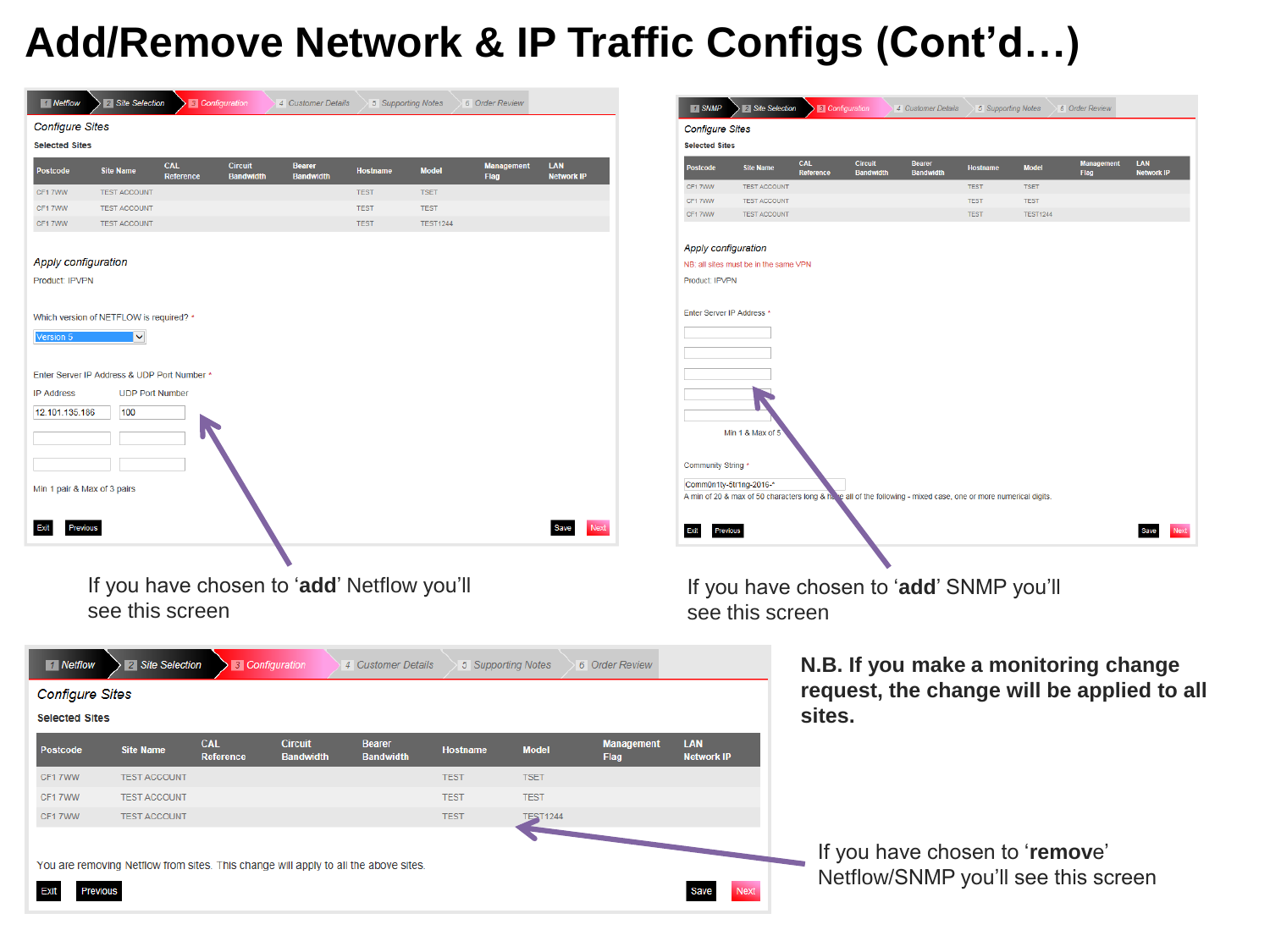#### **Add/Remove Network & IP Traffic Configs (Cont'd…)**

| <b>Technical Contact</b>                                                                                                                                                                                                                                                                                                                                                                                                  | <b>Pre-change Notification Contact</b>                                                                                                                                                                                                                                                                                                                                                                                                                                                                                                              |
|---------------------------------------------------------------------------------------------------------------------------------------------------------------------------------------------------------------------------------------------------------------------------------------------------------------------------------------------------------------------------------------------------------------------------|-----------------------------------------------------------------------------------------------------------------------------------------------------------------------------------------------------------------------------------------------------------------------------------------------------------------------------------------------------------------------------------------------------------------------------------------------------------------------------------------------------------------------------------------------------|
| You must provide at least 1 technical contact & max of 3.                                                                                                                                                                                                                                                                                                                                                                 | You must provide at least 1 pre-change contact & max of 3                                                                                                                                                                                                                                                                                                                                                                                                                                                                                           |
| First Name<br>Last Name<br>Email *<br>Contact Tel *<br>Mobile<br>dd Another Contact +                                                                                                                                                                                                                                                                                                                                     | <b>First Name</b><br>Last Name<br>Email<br>Contact Tel<br>Mobile<br>Add Another Contact +                                                                                                                                                                                                                                                                                                                                                                                                                                                           |
| <b>Testing Notification Contact</b><br>You must provide at least 1 Testing contact & max of 3.<br>First Name<br>Last Name *<br>Email *<br>Contact Tel <sup>,</sup><br>Mobile<br>Add Another Contact +                                                                                                                                                                                                                     | In addition to company details and billing contact<br>information you'll need to provide:<br><b>Technical Contact details</b><br>Pre-Change Notification Contact details<br><b>Testing Notification details.</b><br>You must provide at least one entry for each of these<br>contacts, and a maximum of three.                                                                                                                                                                                                                                      |
| <b>Schedule</b><br>Request Date<br>dd/mm/yyyy<br>Preferred Start Time *<br>$\blacktriangledown$<br>Please select<br>- between midnight to 7:00 AM, change request charged at £750.00 per site.<br><b>Late Night Hours</b><br><b>Out of Hours</b><br>charged at £750.00 per site.<br>- between 9:00 AM to 5:30 PM on weekdays (excluding bank holidays), change<br><b>In Hours</b><br>request charged at £500.00 per site. | You will need to select the date you wish your<br>changes to take effect.<br>Please note changes must be scheduled at<br>A minimum of 10+ working days lead time applies from submission date<br>least 10 working days in advance of the<br>date required.<br>- between 5:30 PM to midnight and 7:00 AM to 9:00 AM on weekdays or any time<br>(excluding midnight to 7:00 AM) during weekends or public holidays, change request<br>You will also need to select the preferred start<br>time for your change:<br>• Late Night Hours<br>Out of Hours |